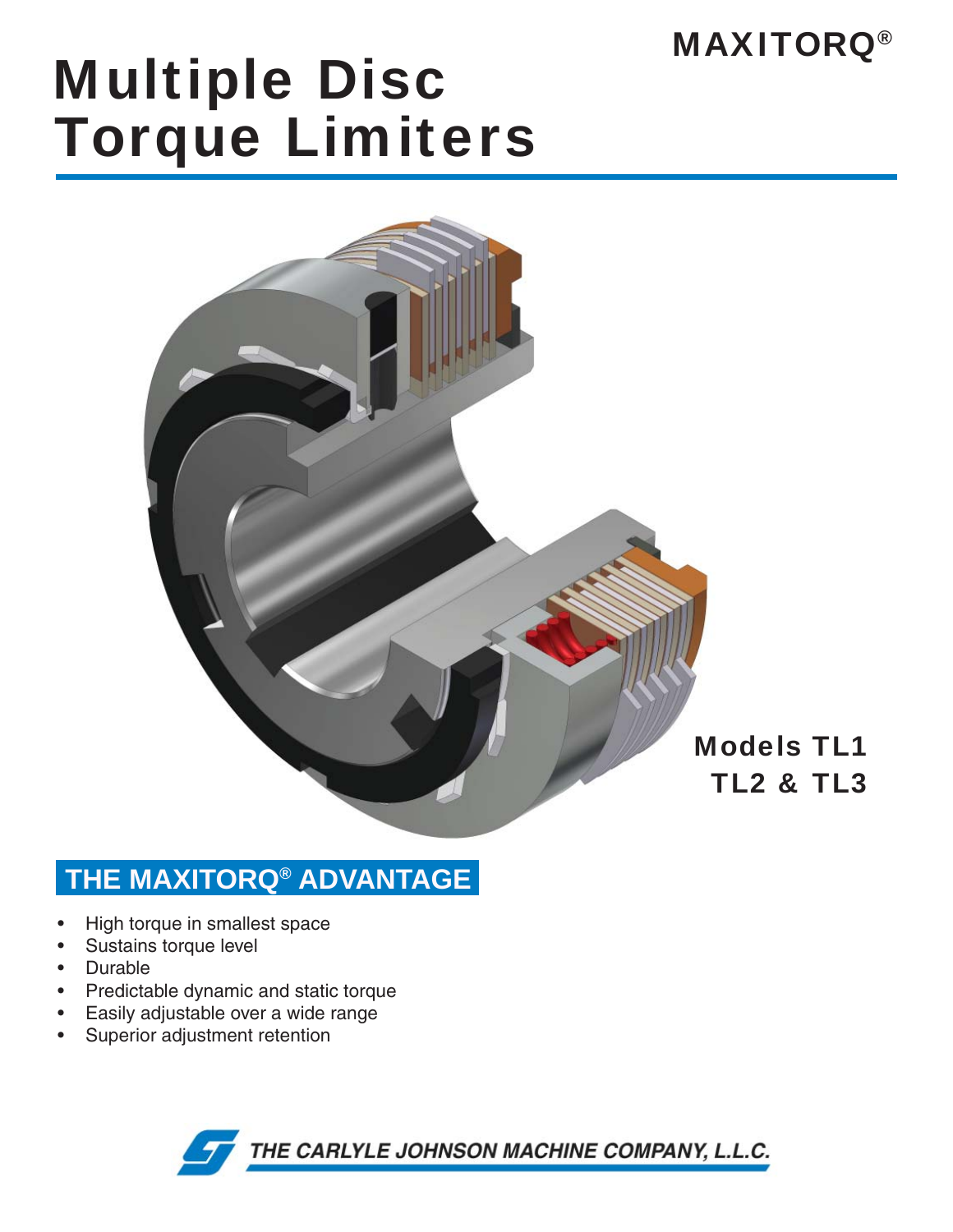

**Type 1:** Highly versatile torque limiting device compatible with our standard internal flange type driving cup. \*Drive cup is sold separately.



*Type 2:* Cut-off coupling designed to join two shafts. Transits torque from one shaft to the other.



**Type 3:** Sprocket drive typically mounts on motor shaft as an integral part of the drive mechanism.

#### Maxitorq® Multiple Disc Torque Limiters

The Carlyle Johnson Torque Limiter provides protection against overloads while sustaining torque so that machine cut-off and restart is not required. Unlike our overload release clutch which automatically cuts the torque from full to zero, the Torque Limiter acts as a torsion shock absorber to permit "slip" if torque exceeds an adjustable pre-set level.

Depending on unit size, the Limiters are adjustable over a wide torque range from 1 - 1500 lb. ft. Small sizes (from 2-3/16" to 8 -5/8" O.D.), and high torque potential make them the best possible choice for machine tools, conveyor systems, off-highway mobile equipment or any application where obstructions can cause overloads or where production is sensitive to overtensioning – as in textile or paper mills.

#### Easily Pre-adjusted to meet Critical Torque Limits

Carlyle Johnson Torque Limiters can be pre-set to transmit torque constantly regardless of the speed of the drive mechanism. An adjusting nut on the end of the hub regulates spring pressure against a multiple steel on bronze friction disc assembly. When overtensioning or a jam-up occurs, the clutch will slip but the torque level is relatively sustained. The Torque Limiter continues to drive the machine at the pre-set torque level. As a result, no time is lost in replacing a broken gear box, a twisted shaft or other machine components.

Adjustment is easy and fast. Begin with a light setting and gradually tighten the adjusting nut with a spanner wrench until the increased spring pressure drives the clutch without slipping. The torque transmitted by the clutch at the desired setting will remain essentially constant, regardless of the rotating speed. The spacing or "gap" (see diagram on page 3) between the pressure ring and the facing bronze disc is a measure of the torque. Note relationship of the gap to torque expressed in the slope intercept equation for each Torque Limiter.

**An adjusting nut on the end of the hub regulates spring pressure against a multiple steel-onbronze friction disc assembly.** 



Carlyle Johnson Maxitorq® steel on bronze friction discs are considerably more predictable in dynamic and static torque properties than more commonly used fiber discs. They also last longer. Carlyle Johnson Maxitorq® coil springs maintain torque levels longer than Belleville type springs and eliminate frequent torque adjustment.

Grease seal protection is provided in Carlyle Johnson Type 3 Torque Limiters. It can also be supplied for Type 1. The Torque Limiter is solidly packed with grease and totally enclosed and sealed. A wide variety of greases are available to provide the desired torque characteristics. The grease pack provides a closer variation between breakaway torque and sustained torque, and contributes to smooth, trouble-free operation and long life.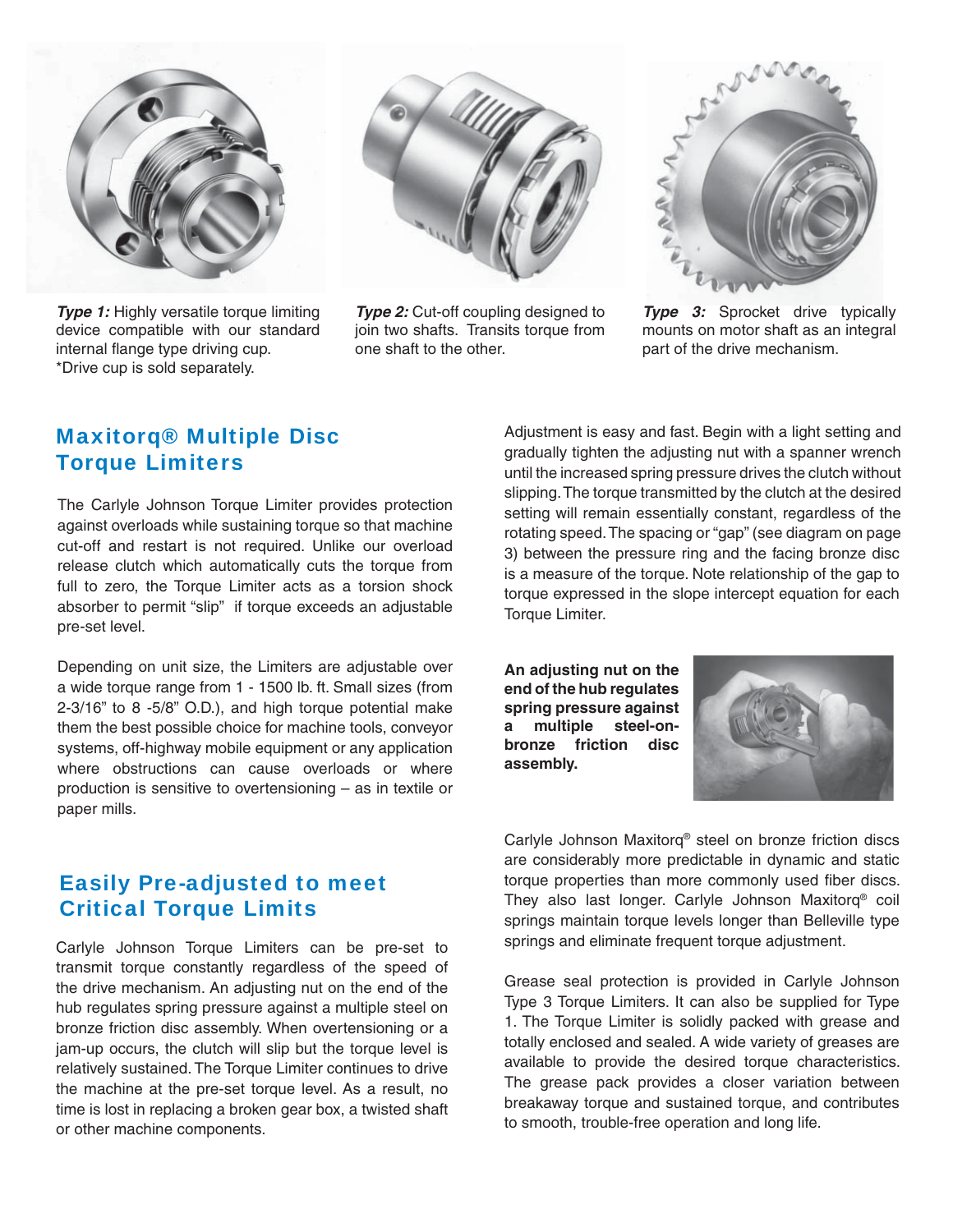#### Torque = Const.-(Slope) Gap



Spacing or "gap" between pressure ring and facing bronze disc is a meassure of torque.



#### Torque = Const.-(Slope) Gap



Multiple coil springs maintain constant pressure and require very infrequent adjustment. They also provide longre service life.



#### Replacement Parts

Every Maxitorq® clutch, brake, or torque limiter is designed to permit rapid, easy replacement of normal wear parts, without the use of special tools. Parts may be obtained for any Maxitorq® product by specifying the part number, clutch size, and serial number.



**NOTE:** Maxitorq® Torque Limters as furnished can run dry or in oil. We specifically recommend Series A oils. If high gear loading or worm and wheels are adjacent to the clutch and indicate extreme pressure additives that would reduce clutch torque, please contact the factory for recommendations.